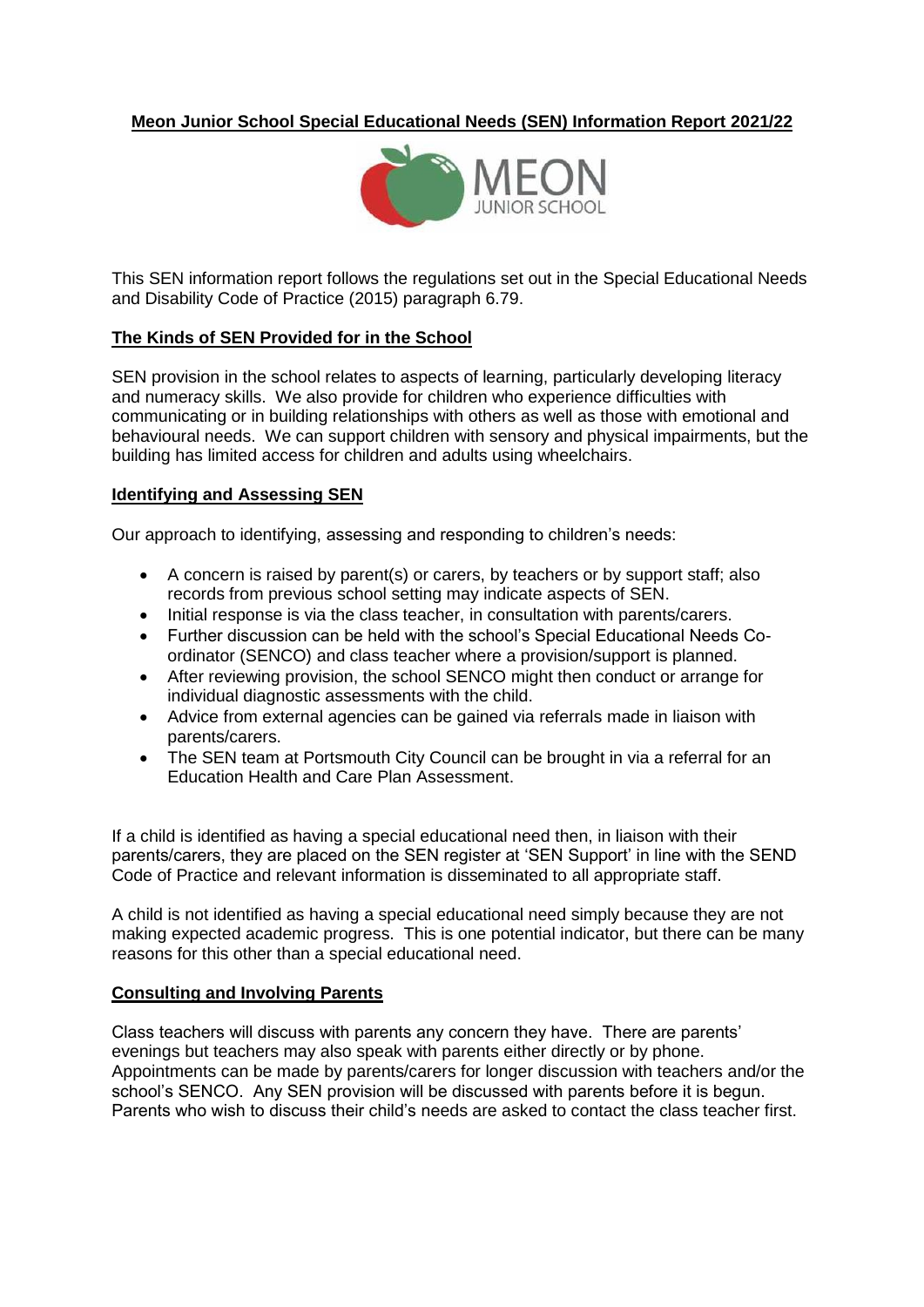# **Consulting and Involving Children**

Teachers and teaching assistants will talk with children about their own work and their progress and agree with them how to best support them. Those children with Education, Health and Care Plans (EHCPs) will complete a booklet called 'This is me' in order to record the child's thoughts and feelings and are involved in Annual Review meetings where yearly targets are discussed.

### **Assessing and Reviewing Progress Towards Outcomes – Plan, Do, Review**

Children who are receiving additional provision/targeted support are reviewed half termly by the class teacher, teaching assistant and SENCO. Each term pupil progress is reviewed by class teachers. As well as this, children who have a statement of educational need or an EHCP are formally reviewed once a year. Children's progress is discussed with parents during parents' meetings.

### **Supporting Children Moving to New Classes or Schools**

On moving to another year group or on to another school all SEN records are passed on to the new teacher or sent by the school office to the receiving school. Where appropriate, the SENCO at Meon Junior will liaise directly with the SENCO at the new school or staff in the new year group. Additional visits to new classrooms and teachers are arranged should a child benefit from extra transition.

### **On moving to secondary school:**

- During the summer term the SENCO and the year group teachers will pass on to the SENCO at the appropriate secondary school a list of pupils with SEN and give an outline of the need and the provision required to meet that need
- A meeting is likely to be held between the two SENCOs to discuss specific pupils
- Where an EHCP is in place, the SENCO of the secondary school will be invited to attend the year 6 annual review if that secondary school placement has been agreed
- Where appropriate, specific visits are organised to the new secondary school in addition to those normally provided

### **Teaching Children with SEN**

Provision for SEN follows a progression:

- High quality teaching in class with teachers differentiating the curriculum
- Trained and experienced support staff providing help in class lessons, which includes promoting independence in learning
- Specific intervention programmes delivered on a 1:1 basis or in small groups either within or outside of the class

Where external agencies have been involved for more than 2 terms and there remains concerns over a child's progress, a referral may be made to the Local Authority requesting an 'Education Health and Care Plan Assessment'. This will always be made in liaison with parents/carers. This referral will be made by the SENCO. The referral may result in the issuing by the local authority of an EHCP.

An EHCP sets out:

• The aims, wishes and aspirations of parents/carers and the pupil.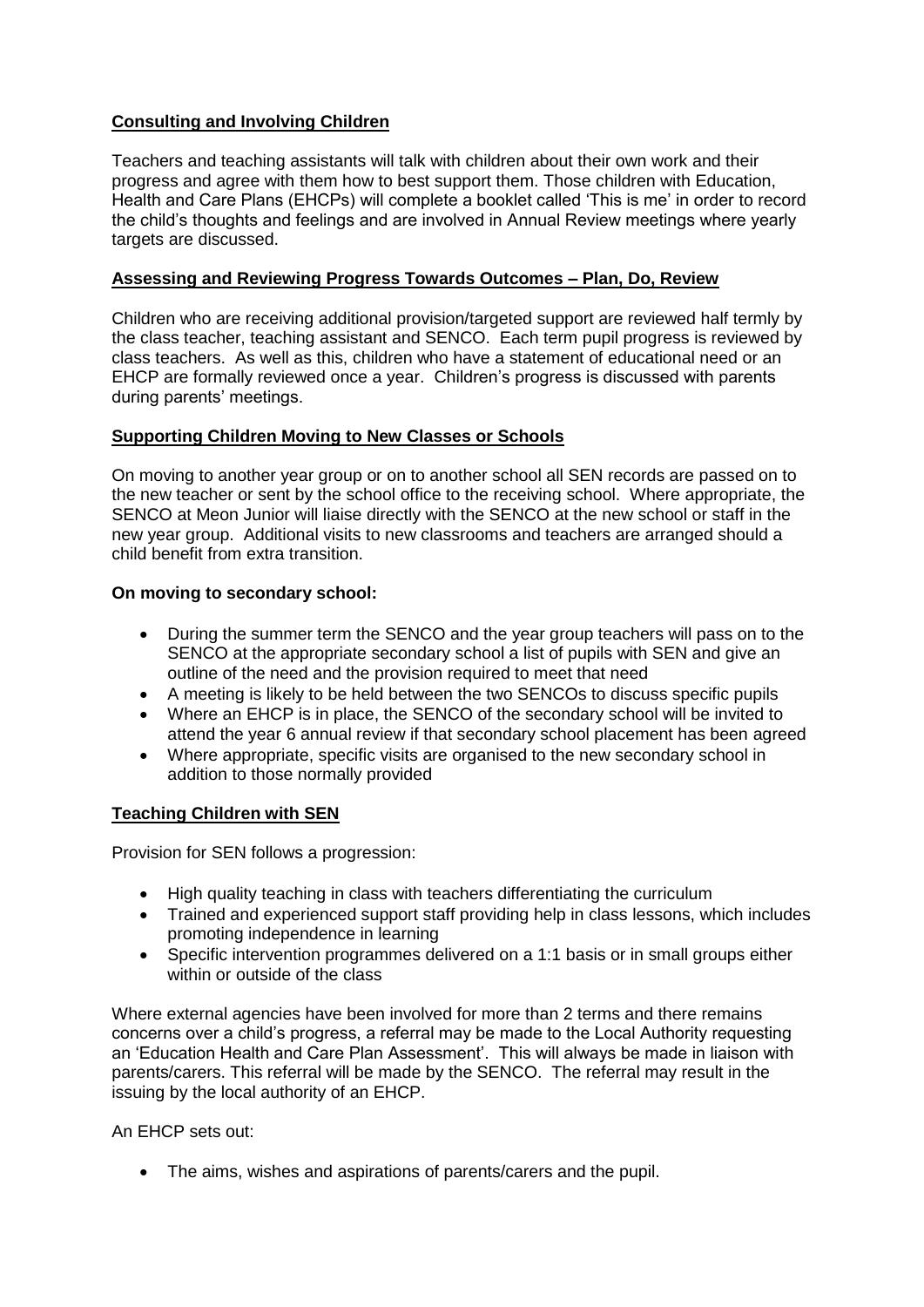- The pupil's strengths.
- Areas of SEN.
- Outcomes for that pupil in the longer term (usually over the length of a Key Stage) and shorter term (over the course of one year).
- The provision needed to achieve those outcomes, with a breakdown of funding required to enable that provision to happen.
- Details of any personal budget.
- Information regarding any health or social care provision required to help meet the educational outcomes specified in the plan.
- Who has been involved in writing the EHCP and dates for reviewing it which must be within twelve months of the plan being issued. It is the responsibility of the SENCO to arrange this Annual Review.

The EHCP is a statutory document placing a legal obligation upon both the school and the local authority to comply with its provisions.

## **Adapting the Curriculum and Learning Environment**

Whatever the special educational needs of a child, the class teacher remains responsible for their education. Teachers' planning includes how the curriculum is being adapted to meet the needs of all the children in their class. This planning is monitored by the senior leadership team in the school. Adaptations will include teaching the same concepts to the whole class, but at different levels for different groups of children. Adaptations can also include using different ways to record ideas and knowledge (ICT), using apparatus or physical objects such as wedge cushions to help children with their posture. Children with sensory impairments are seated carefully within the class where they can see or hear best.

### **Staff Training and Expertise**

The school's Special Educational Needs Co-ordinator (SENCO), is Lisa Bitri. She has been a SENCO at Meon Juniors since 2010. She is a member of the school's Senior Leadership Team (SLT).

The school's SEN/Inclusion governor is Mr Justin Butcher and can be contacted via the school office.

All teachers have a general knowledge and understanding of SEN through their initial teacher training. Through their continuing professional development and previous experience, the teaching staff at Meon Junior between them have a knowledge and understanding of:

- The relationship between SEN and English as an Additional Language
- Intervention strategies such as Precision Teaching
- Speech, language and communication issues
- Autism
- Dyslexia
- Behaviour support
- A range of sensory impairments
- Emotional literacy

We have a dedicated Emotional Literacy Support Assistant (ELSA) and Behavioural Support Lead.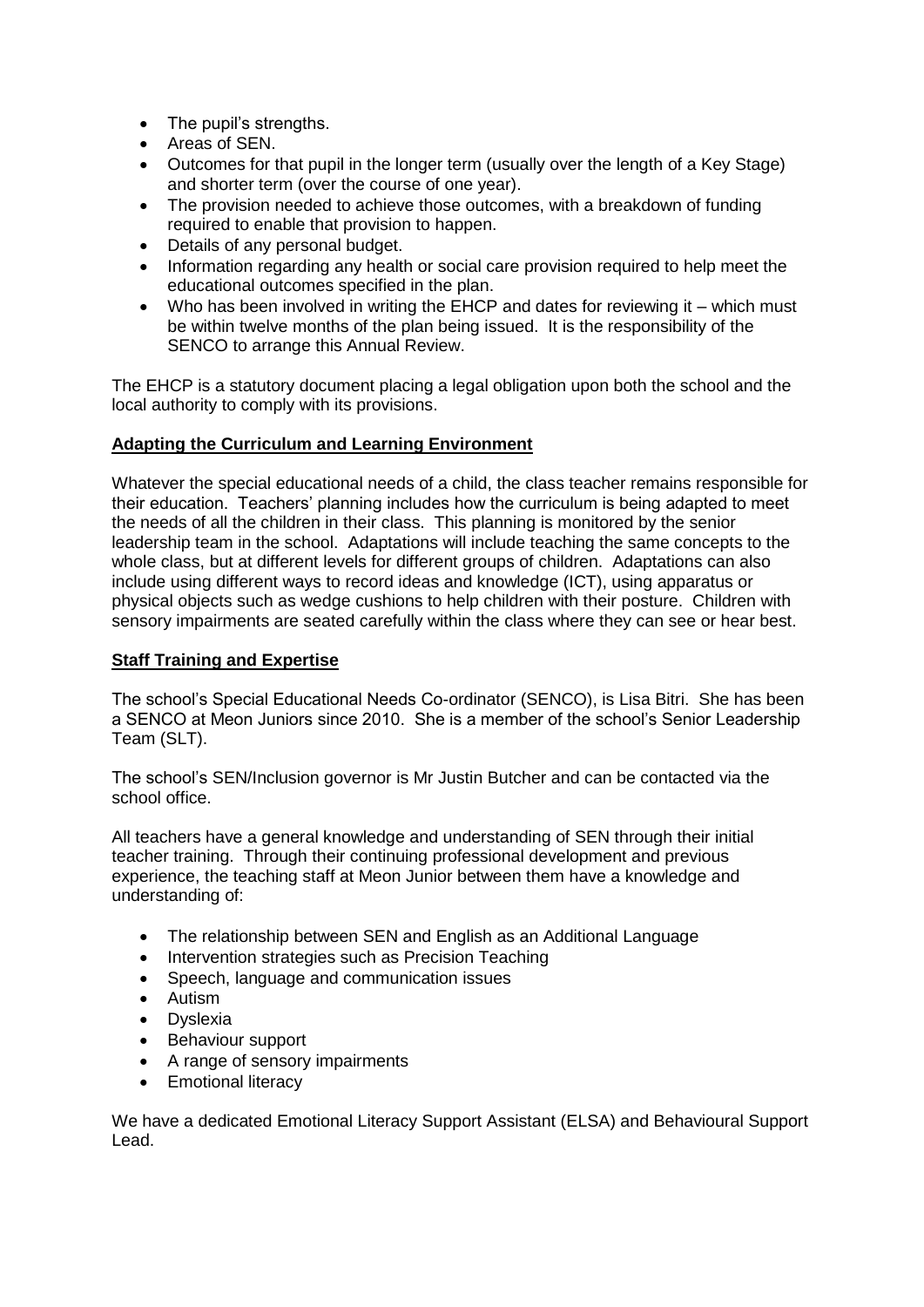All support staff (teaching assistants) have experience of supporting children with SEN within the classroom and in small group or individual programmes. They have received training in specific intervention programmes and aspects of SEN such as specific learning difficulties.

## **Measuring the Effectiveness of SEN Provision**

At the start of specific SEN programmes assessments are done to gain a base level or targets are set and they are reviewed to ensure that progress is being made. This can be during or once the intervention is complete. The expectation is that, for the vast majority of children, progress via targeted support or/and a programme will be accelerated in comparison with their peers. Class teachers and support staff discuss with the SENCO on a regular basis the impact of SEN support and targeted programmes on the child's performance in class lessons to ensure the intervention is effective for that child.

## **Children's Engagement in Whole-School Activities**

All children identified as having special needs have a broad and balanced curriculum, participating in all aspects of school life, such as PE, music, assembly and school trips.

## **Social and Emotional Development**

Children experiencing social and emotional difficulties are supported through the general pastoral strength of the whole school staff, especially that of their class teachers. Specific programmes are available for aspect of social and emotional development with the school Emotional Literacy Support Assistant (ELSA) under the supervision of the school's pastoral team. These programmes will either be in small groups or on an individual basis and are tailored to the child/children's specific needs.

### **Linking with Outside Agencies**

External agencies are consulted about need and use of any specialist equipment or expertise to support learning. This can happen when either the need of the child is immediately deemed to be greater than can be met from within the school's own expertise or where support provision has been put in place for a reasonable length of time (at least 2 terms) and concerns remain about a child's continued lack of progress. All referrals to external agencies are made through the SENCO, the headteacher or the deputy headteacher. External agencies who work with the school include:

- Educational psychologists
- Speech and language therapists
- Occupational therapists
- Physiotherapists
- Specialist teachers in sensory impairment or specific learning difficulties
- Ethnic Minority Achievement
- Multi-agency Behaviour Support Service (MABS)
- Child and Adolescent Mental Health Service (CAMHS)

Their involvement is always with the consent of parents/carers and is aimed to provide more detailed and specialist assessment of and advice for children.

**Reviewed and updated – July 2021 To be reviewed – July 2022**